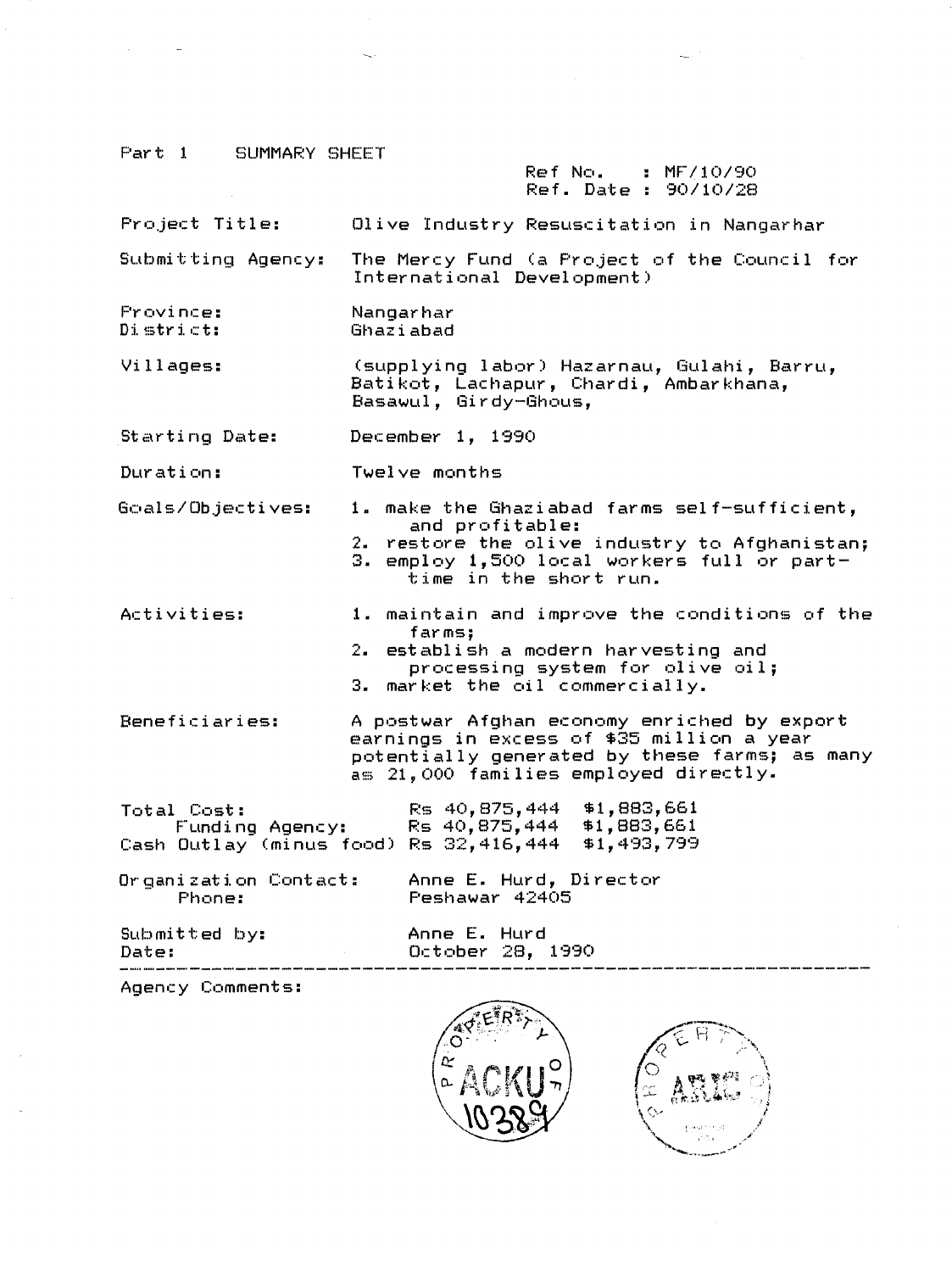Section 1

Part 2 Project Description

1. Background and Justification:

a) Present Situation:

The former state-farms in Ghaziabad are located almost exactly halfway between Jalalabad and the Pakistani border post at Torkham on the main Kabul-Torkham road. They comprise 6,215 hectares of orchard and farmland. The Mercy Fund has worked since June 1989 on 5,265 irrigated hectares of this site containing approximately one million mature olive trees; 130,000 mature citrus trees; and 1200 hectares of farm field.

Apart from the history and pre-war economics of these complex farms (described further in the Annexes along with other technical matters) this proposal deals exclusively with the olive crop because (a) it is by far the largest cash crop on the farms; (b) the citrus crop is less valuable and harder to market either in war-torn Afghanistan or in Pakistan with its citrus glut, and (c) more than 90% of the olive groves are on the Mercy Fund program area of the farms.

### The Beginning

These three farms (together with a fourth farm still in regime hands near Jalalabad) were built by the Soviets in the mid-Sixties. They were designed to be model Soviet farms in all respects but one: they were not collective and routine labor was hired. Complex irrigation systems were built, as were outbuildings, housing for more than 200 expat managers, *a* cinema, and literally hundreds of pieces of light and heavy machinery. No expense was spared.

Starting in 1965 the first orange trees were planted on almost two thousand hectares completely buried under *a* full meter of topsoil imported by the Soviets. At the same time olives were planted on local sandy loam. These are the only commercial olive orchards in Afghanistan and the sub-continent. Five species of olive were planted, all of which can be pressed for oil and only two of which can be pickled and eaten. By the mid-Seventies, olives were picked and sorted carefully by hand Ca laborintensive and economically questionable practice) then pickled or pressed for oil in Jalalabad. The processed crop was shipped to the Soviet Union, then priced and accepted or rejected at the border. There was no commercial marketing of either oranges or olives.

Approximately 7,000 laborers were employed on the farms, and as many as 3,000 more at harvest time, although harvest labor was as many as by over more av harvesv vime, aloneagh han vest last economic accounts are unavailable, but would be of limited usefulness since the entire system of management was so far removed from the common practices of modern, free-market agribusiness.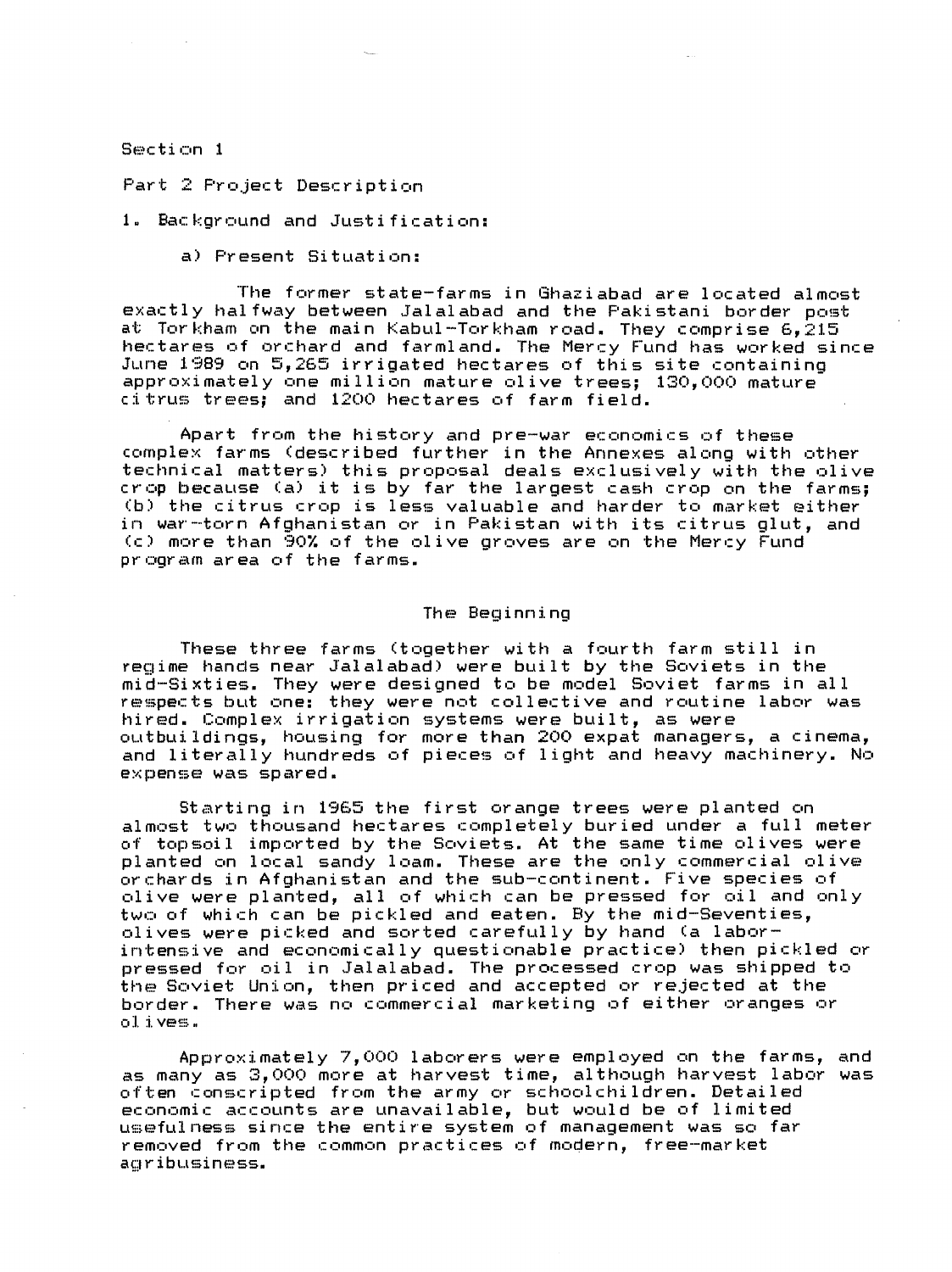# The War Years

Work slowed following the Soviet invasion in 1979, when Soviet and Kabul regime troops maintained a strong military presence on parts of the farms and mujahideen moved with impunity throuqh other sections. While the local farm laborers take great pride in these farms, they support the resistance and oppose the  $\begin{array}{ccc} \hline \end{array}$ regime who together with the Soviets reaped all the value of the harvests. Additionally, frequent skirmishes between government troops and resistance fighters made farm work dangerous.

By the early 1980s serious maintenance work had all but stopped, irrigation canals filled with silt and detritus, trees were neither cultivated nor pruned, weeds grew uncut. The last nominal harvest of olives occurred in 1987. Slowly strangled by lack of irrigation, the trees began to dry out and in some cases  $div:$ 

In late February 1989, Kabul government troops were pushed out of the area on the heels of the departing Soviets. After *a*  month of internecine looting, *a* resistance shura was finally convened and they put *a* stop to the disorder. Blocks of farmland were offered to each of the resistance parties, all of whom declined stewardship apart from Hizbe-Islami <Khalis) and Mahazi-Milli CNIFA): the former retained all of Farms No. 2 and 4, and slightly more than half of Farm No. 3, the latter managing the remainder of Farm No. 3. The shuras and their leaders have remained peacefully in charge of the areas ever since.

With the farms in resistance hands, the Kabul government began systematic bombings, especially during the resistance siege of Jalalabad when the trees afforded cover for resistance troops. Due to sustained drought, *a* single bomb often burned as many as 15,000 olive trees. Yet of the 1 million-to-1.2 million olive trees, fewer than twenty percent were damaged or killed by the combination of bombing and drought. Apart from one more extended spate of bombing in late 1989, aerial\_@ttacks have been intermittent and without significant damage.

# Recent History

In late spring 1989, as the resistance parties grew aware of the immense tasks of merely maintaining, not even repairing, these farms, they turned to volunteer agencies: NIFA to Save the Children <US) and Hizbe-Islami to the Mercy Fund. The Mercy Fund began resuscitating the irrigation systems -- the most critical priorities -- using private funds. In September 1989 the program beqan receiving USAID funds through the IRC-administered Rural Assistance Program. Two RAP grants totalling almost \$750,000 funded the program through August 15 1990, when RAP restructuring moved their program away from large-scale programs and border provinces.

Throughout the past 18 months, nearly 1,000 laborers worked with Mercy Fund engineers and agronomists clearing and repairing virtually all of the complex irrigation systems. The trees are now all receiving water regularly, and the orchards can survive providing *a* maintenance staff keeps the irrigation systems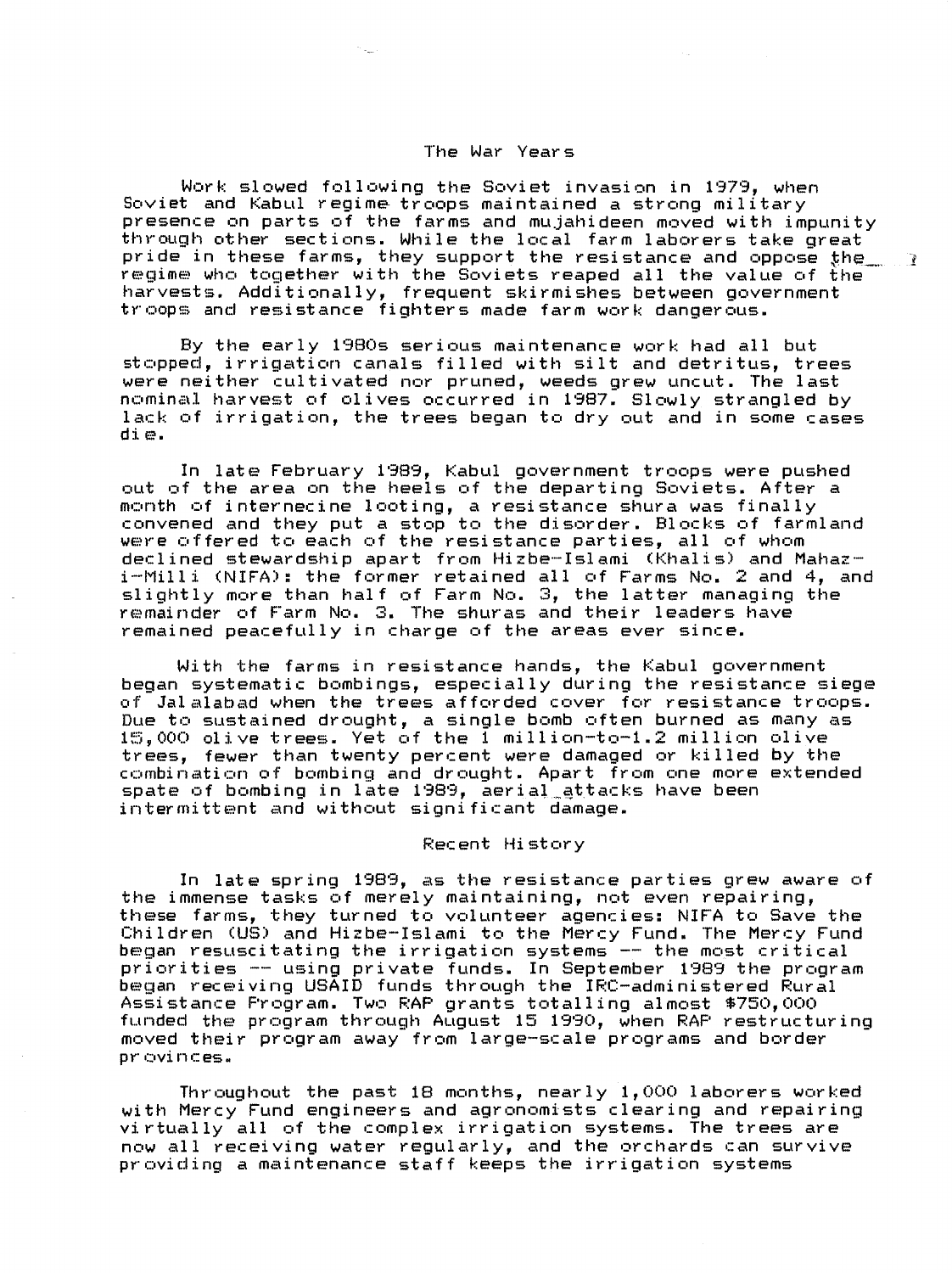working. Pruning and weeding were minimal, chiefly because of the overriding importance and labor-intensity of irrigation repair.

# Value: Capitol Assets

These farms -- irrigation, buildings, orchards and all --<br>would cost at least tens of millions of dollars to build today, however the immense capital costs are immaterial since they are spoils of war. They are capable of generating crops worth more than \$35 million a year in export currency. While real-estate comparisons are difficult, our olive consultants report that similar olive orchards in the most remote parts of Greece  $-$  if unirrigated as the Afghan orchards are not -- would fetch approximately \$200 million in today's market.

As a recent update, for the second summer in a row drought has devastated the olive orchards of southern Europe: fresh olive oil, selling for \$2 a kilo two years ago, this winter will fetch  $$10^{\circ}$  a kilo. If the farms were functioning optimally, as they should be in eight years or more, the crop would be worth  $$130$ million at this winter's prices.

So far these farms have received approximately \$1 million in inputs during the past months, bringing them to the brink of self-sustainability: yet with neglect the entire asset will again begin to die.

### Irrigation Systems

This complex system is fed by the Darunta Dam near regimeheld Jalalabad. Damage to the main irrigation canal, within contested or regime-held areas, still deprive the system of some water. However sufficient water remains to minimally feed the farms as well as dozens of small villages from Jalalabad up the Shinwar Valley. After more than a year of effort, the irrigation systems on the farms are repaired to nearly their pre-war strength. All of the main canals and secondary canals have been cleaned and repaired (carrying water from the main canal to the orchard blocks); nearly all of the tertiary ditches have been excavated and cleaned (carrying water between the rows of trees). Continued maintenance is of course required to operate the irrigation system as well as to continue annual cleaning and  $minor$  repairs.

#### 01 i ve Orchards

There are approximately one million olive trees, mature and alive. They have suffered years of neglect and drought, but are now capable of survival. Apart from the survival of the trees, the harvest variables are (a) the amount of olives grown, (b) the percentage of oil by weight, and  $(c)$  the quality of the  $oil$ . These factors are largely determined by available water, fertilization, weeding and pruning.

Our consultants report that at worst-case, the orchards are capable of producing 2.4MT of olive oil in 1990, and at bestare capable of producing 1.4... of olive oil in 1990, and av Be case, the value of the 1990 crop would be \$2.4 million (@\$1/kg) and in the best-case scenario \$25.7 million (@\$2/kg) in the year 2000.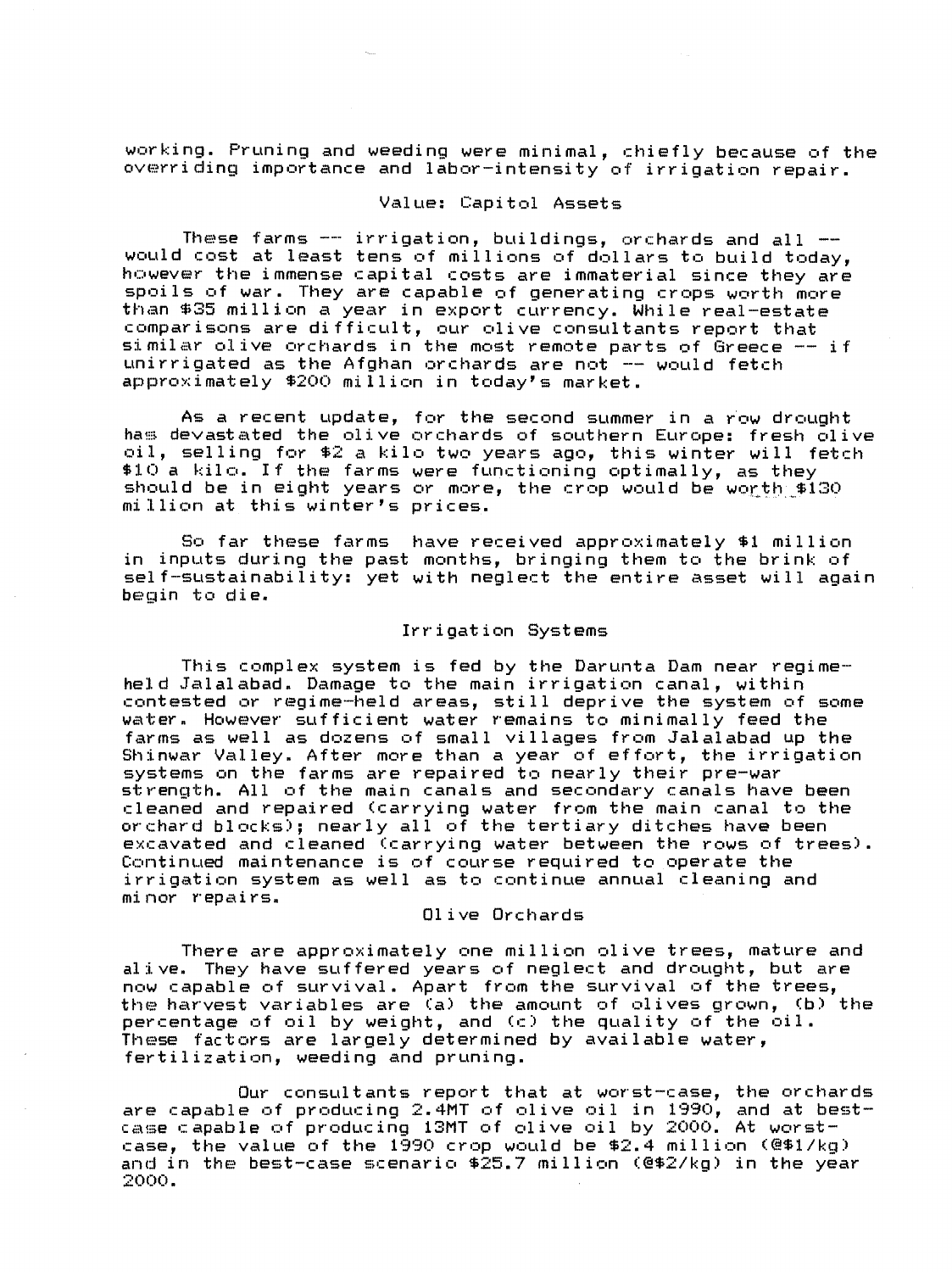### The Labor Force

There are now approximately 1000 laborers *at* work on the farms. Nearly all of those worked on the farms in pre-war days, some having constructed the farms 25 years ago. Nearly half the work-force (500 workers/3500 families) returned to these farms from exile in Pakistan last year. Of those who returned from exile, about half are landless meaning they have no other source of income beyond labor on these farms or share-cropping fields owned by other local families.

In prewar days, the farm system hired 7000 laborers fulltime and more *at* harvest. This proposal plans to hire 1150 fulltime workers and an additional 500 workers for harvest-seasons. While it is premature to predict whether *a* future modern and optimal mix of mechanization and labor would employ as many workers as before, there will be plenty of jobs for repatriated refugees in this program. If the program is funded and the farms achieve self-sufficiency, there will doubtless be jobs for several thousand more in the coming two years.

According to the farm-managers, about one-third of the peacetime farm laborers were landless, and hiring preference will be given to the landless since that most swiftly facilitates repatriation and self-sufficiency for these poorest of local  $f$ amili $g$ s.

b) expected situation an conclusion of project:

At the conclusion of the project, the farms would be economically self-sufficient and capable of increasing their profitability tenfold Cover *a* decade to \$25 million from olives al  $one$ ) .

Modern harvesting techniques and simple but innovative harvesting equipment would lower costs and increase productivity from prewar days. A functioning industrial base would mill and press olives for oil. Samples would be graded by international industrial bodies and buyers solicited for the 1991 crop. After the sale of the 1991 crop, proceeds, reinvested in the farms, would bring significant increases in yield for *a* decade to come. The olive trees themselves, well-tended, can live for 500 years or more.

Were this proposal approved, the farms would have their survival ensured, rescuing an asset worth hundreds of millions of dollars, capable of producing \$25 million *a* year in olive oil and as much as \$10 million in citrus and other crops. All or virtually all of this could be export earnings for *a* peacetime Afghan government. All of this would be prime material for privatization on any one of several proven models, offering fast cash and credit to *a* peacetime, market-oriented Afghan government.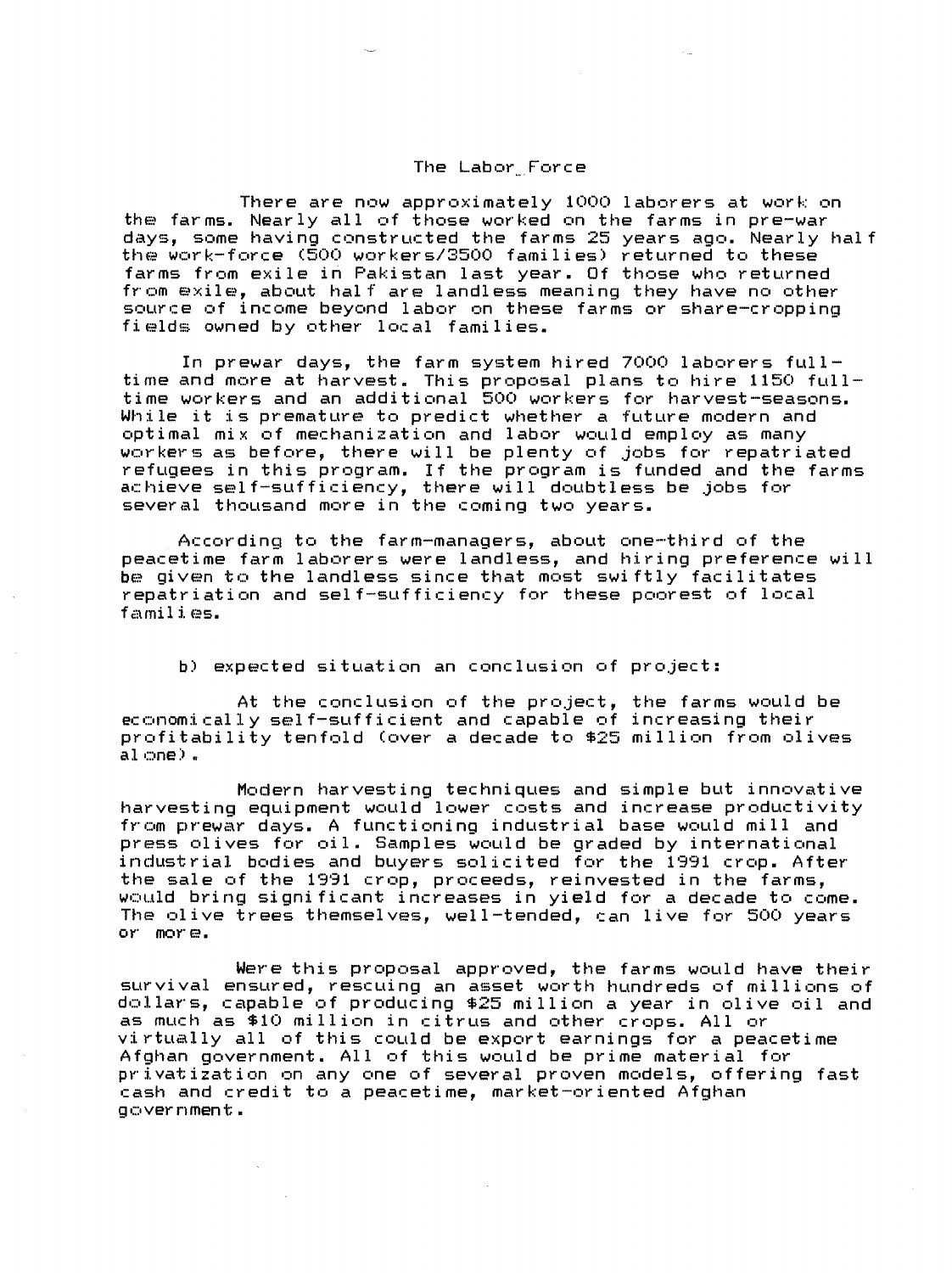c) Target beneficiaries, direct and indirect:

For the life of this grant, the direct beneficiaries would be 1150 full-time laborers and guards, plus 500 part-time laborers at harvest time (3 months). Counting family members this program would provide immediate, direct assistance to nearly 12,000 people. Indirect beneficiaries would have privatelygenerated jobs providing goods and services to those 12,000 people: food, clothes, transportation, other commodities, etc. through the local bazaars.

Calculating the larger picture of beneficiaries is more difficult. Our consultants report that these farms alone could feed the whole of Nangarhar Province. Moreover, a farm producing more than \$35 million a year is a national asset of immense magnitude in a small country such as Afghanistan, which is especially poor in export commodities. This represents gross receipts amounting to more than \$2 per capita throughout Afghanistan. With these farms as a source of annual cash or credit, or as a one-time source of cash or credit through privatization, indirect beneficiaries could include all participants in a peacetime Afghan economy.

d) Special considerations:

Special considerations are numerous in an unusual project such as this. To list the two largest:

1) Time is the major special consideration. In order to secure samples for international grading and future marketing, and in order to process part or all of the 1990 crop, approval must be swift. Olives can be processed throughout January and probably no later: mills and presses require one month transit time from Greece to Pakistan. Therefore receiving funds as late as December 1, for example, would rule out processing at least half the 1990 crop.

2) This program does not seek to fully resuscitate the olive industry on the donor's check-book. Rather it takes a minimalist approach, bringing in the minimal amount of inputs required for self-sufficiency by the end of the project period. Optimally, even for low-level harvests in these early years of resuscitation, the program should require twice as much milling machinery and considerably more labor and other inputs such as fertilizer and mechanical equipment than we have requested. We have designed this program to require the smallest possible amount of cash in this grant, planning on using future profits to expand production, productivity and profitability over coming years.

This proposal deals directly with the most swift and effective approach to making the farms self-sufficient. A full discussion of other industrial and commercial options follows in the Annexes.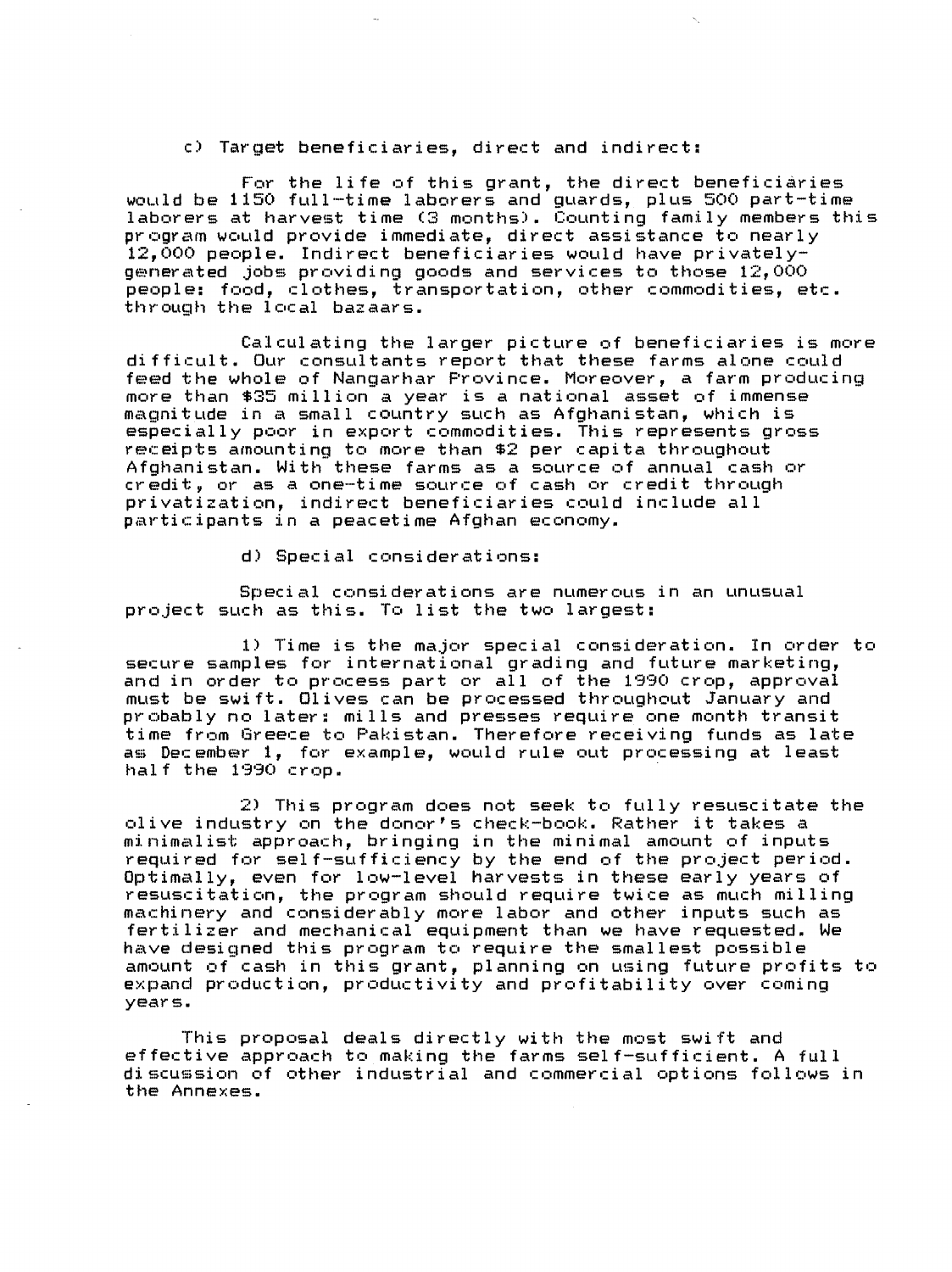# 2. DEVELOPMENT OBJECTIVE:

The development objectives are (first) to sustain and where possible improve the fabric of the farms, (second) to develop *a* modern harvesting strategy and begin the industrial production of olive oil, and (third) to market the crop and achieve self-sufficiency and profitability by the end of the pr c•gr *am* peri c•d.

### 3. IMMEDIATE OBJECTIVES:

a) Sustain and Improve the Farms:

Overview: more than one million trees are *a* valuable asset alive or dead, requiring basic security. Keeping them watered and alive requires sustained attention. Irrigation systems must be manned, shunting water from orchard-block to orchard-block. Irrigation ditches need annual cleaning, canals need occasional repair. All of this is necessary merely to keep the trees alive on terrain which was once virtual desert. Basic improvements such as weeding, pruning, and cultivating the soil around the roots contribute partly to the health and survival of the trees, but also add considerably to future harvests.

Output: provide security for the farms and equipment.

Activity: Employ 150 guards to make certain the trees are not cut and hauled away, make certain the irrigation gates and farm equipment are not vandalized, make certain that the irrigation treaties are kept with the local villagers and the farms receive their due share of water.

-- Output: maintain irrigation schedules.<br>-- Activity: deploy workers to open and close the irrigation systems providing trees with water. Main gates are metal and are closed or opened mechanically: ditches from the smallest channels into the orchards are made of dirt and are c•pened with shovels.

-- Output: maintain the farms.<br>-- Activity: deploy workers to perform routine cleaning and repairs of irrigation systems.

-- Output: improve the orchards.<br>-- Activity: deploy laborers to weed, prune, cultivate and fertilize the orchards when possible. This program retains 400 MT of fertilizer purchased under the USAID/RAP grants but funded and delivered too late for fertilization-season. This fertilizer would be contributed to this project.

b) Develop *a* modern harvest strategy:

Overview: before the war, olives were hand-picked in what our consultants view as *a* highly unprofessional exercise. Modern mechanical harvesting techniques ( i.e. mechanical treeshakers) are undesirable here because of the shallow root-base, but also because of *a* needy population and ready labor. However since the farms must soon become self-sufficient, there are useful harvest strategies to import from Europe and boost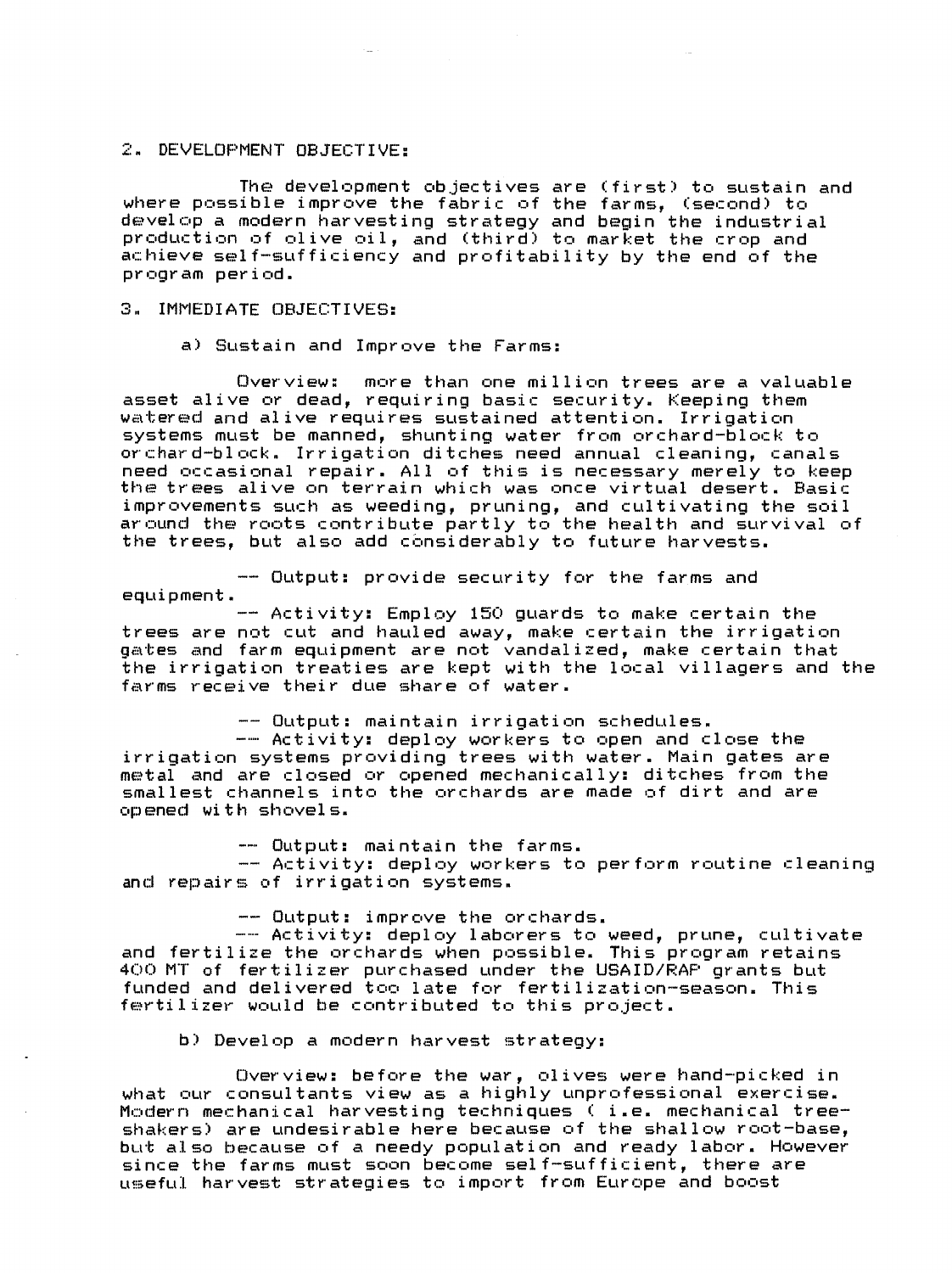productivity. These involve using teams with modern, flexible plastic rakes to rake the olives from the trees onto drop cloths. with other members of the team moving dropcloths and ladders ahead of the rake-men, and still others bundling the picked plives onto tractors. Production incentives reward the most productive teams.

Apart from the guards and the laborers needed to keep the irrigation systems working, all the full-time farm workers and the part-time harvest workers will work on such teams at harvest time. An element of training and reorganization is required.

It is also necessary to coordinate additional logistics in two areas: moving picked olives from the groves to the truckstops, then loading them onto trucks and carrying them to the processing plant.

-- Output: train managers in modern harvesting. -- Activity: Bring a Greek agriculturalist to train farm managers in modern harvesting techniques. Train team leaders in division of labor. Coordinate teams. Devise incentive schemes for harvesting teams and monitoring programs for determining incentive awards.

-- Output: Acquire modern harvest tools. -- Activity: Purchase plastic olive rakes from Greece, and drop cloths, tractors, etc locally.

Output: prepare laborers for harvest.

Activity: farm managers hire 500 part-time harvesters. Train harvesting teams of part-time and full-time laborers.

-- Output: coordinate logistics for harvesting. -- Activity: Establish schedules for tractor teams with harvesting teams. Establish schedules with tractor teams and truckers. Hire logistics team leaders to manage the shipmept harvested fruit to the processing site.

c) Produce olive oil:

IO3' Overview: olives pressed for oil are more<br>commercially viable than olives pickled for eating, as they require simpler harvesting, have fewer packaging problems, and are more easily transhipped to larger world markets. Again, other technical options are discussed in the Annexes, but this program recommends the purchase of a single milling/pressing unit partly manufactured in Italy, partly manufactured and wholly assembled in Greece. The machinery, in several components, first grinds the olives into mash, then presses the mash for a mixture of oil and water, then separates the oil from the water in a centrifuge. The mash will then be returned to the farms for use as compost.

The milling/pressing machinery is insufficient to process the entire present crop, much less the larger crop anticipated for 1991 and beyond. However it is enough bring the farms to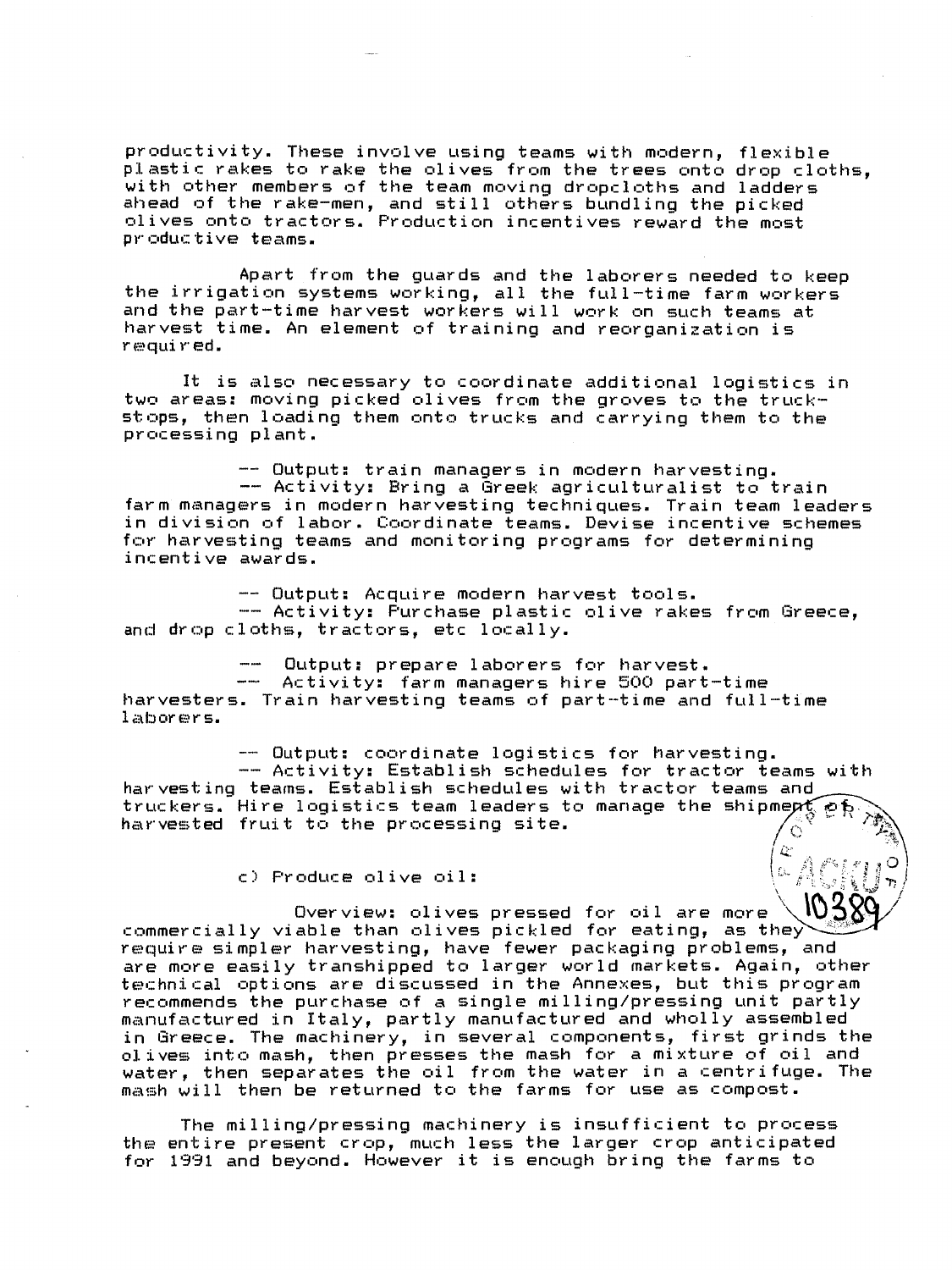self-sufficiency and profitability. Additional machinery would be purchased with receipts from future sales.

-- Output: secure industrial site.

Activity: lease site in Hyatabad with electricity capable of 120kw/hour and 2MT water/hour

 $\label{eq:1} \begin{array}{cc} \mathcal{L}_{\mathcal{A}} & \mathcal{L}_{\mathcal{A}} \\ \mathcal{L}_{\mathcal{A}} & \mathcal{L}_{\mathcal{A}} \end{array}$ 

-- Output: order pressing/milling equipment

Activity: recheck bids, order industrial unit with insurance, set-up expertise, training, etc.

-- Output: secure import permission -- Activity: Obtain Pakistan government waivers for transportation of equipment (from Greece) and fruit (from Afghani stan).

-- Output: secure logistics for oil

-- Activity: hire or purchase tanker trucks, establish use, distribution site or storage site for oil. CSee Annex Section on use of oil for 1990 versus 1991).

-- Output: run pressing plant

-- Activity: establish labor teams as per instruction of milling/pressing engineers. These mills are capable of operation by three trained workers per shift, not including  $l$  $oding$ -staff.

-- Output: Logistical coordination

-- Activity: logistics liaison between fruit delivery, plant processing, and oil delivery teams.

d) Marketing

Overview: prior to being sold, olive oil is graded by laboratories attached to one of several international olive oil marketing cartels based chiefly in Spain and Italy. These labs test olives for oil volume by weight, and test oil quality for acid-levels and other variables. With such certification of oil from *a* previous harvest, *a* buyer can visit *a* region, survey the condition of the trees, the quantity of fruit, and the weather conditions and thereby estimate how much oil will be produced at the next harvest, and of what quantity. Thus he could make an advance deposit on the harvest. Were *a* buyer interested in a smaller quantity, or simply interested in ordering alreadymade oil from abroad, he would still require certification from the cartel lab vouching for the quantity of oil he will buy.

Another key aspect of marketing (discussed at greater length in an Annex) is establishing *a* governing board to handle the future finances of the farms. Neither the Mercy Fund Cas managers or stewards) nor the unelected military shura are willing or able to handle multi-million dollar commercial prcceeds from the farms, an Afghan national asset. Since fighting remained rife in the area until early this year, the shura is only now tackling the administrative duties of civil government, but is optimistic that such an impartial body could be established in coming months.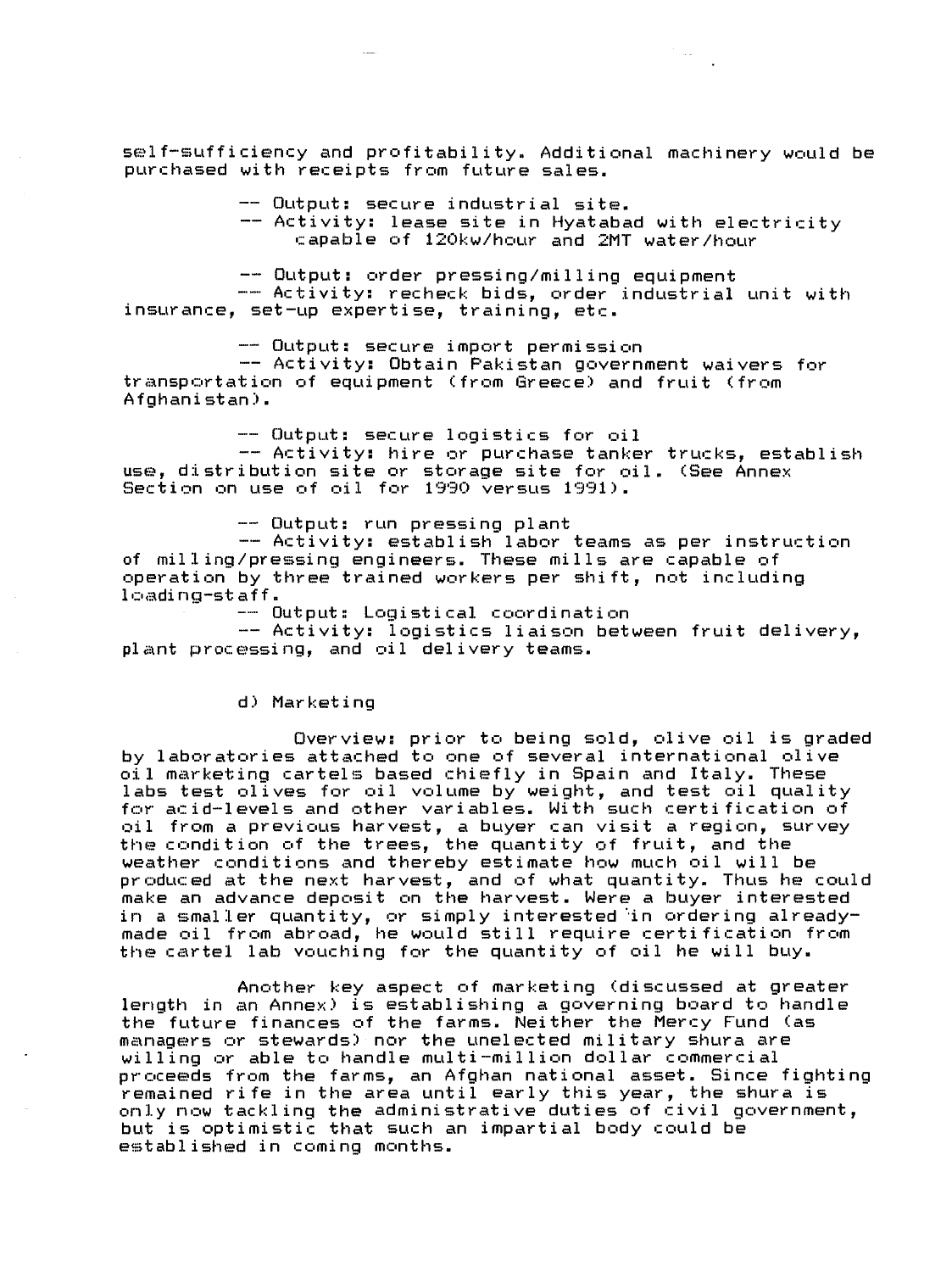-- Output: secure oil samples

-- Activity: obtain oil samples from the 1990 crop, in glass jars from the mill.

-- Output: Industrial grading

-- Activity: ship samples to laboratories attached to the international olive grading consortia (chiefly Spain and Italy) and obtain grading data (levels of acid, etc)

-- Output: establish farm governing board

-- Input: Liaise with shura to establish an impartial board of farm governors capable of signing contracts and handling farm finances until the formation of *a* peacetime national go:::overnment .·

-- Output: find buyers

Activity: circulate approved data to oil merchants and consortia and solicit bids. We have contacted some potential buyers already, others will be provided through the grading cartels and through our consultant.

-- Output: arrange for on-site inspection

-- Activity: bring potential advance buyers to survey crop and establish down-payment to secure crop or part thereof. Based on advice from our consultants we may hold an auction. Failing the receipt of *a* wholesale advance offer with cash downpayment, the crop would be marketed conventionally using data from the cartel laboratories.

-- Output: Harvest and process 1991 crop <See Harvesting, as above).

-- Activity: See Harvesting, as above. The program may also use *a* commercial advance to hire additional harvest labor and more processing equipment.

4. Implementation Strategy and Institutional Arrangements.

Again, this program contains three major components: basic maintenance and improvement of the farms, harvesting and processing the oil, and lastly marketing the product and achieving self-sufficiency. Work schedules and technical matters are provided in the Annex section.

MAINTENANCE: Farm workers and Mercy Fund agriculturalists have already established routines covering security schedules, the deployment of labor teams, labor schedules, monitoring and management for the daily maintenance work on the farms. This covers routine repairs, routine irrigation work, and basic farm maintenance such as weeding and pruning. Those systems would remain in operation except for harvest times. Since this is *<sup>a</sup>* continuation of work already undertaken in Afghanistan, and already approved by the military shura, no new institutional arrangements are required.

HARVESTING/PROCESSING: Upon receipt of funding for this project, our olive consultant in Greece would secure final bids for equipment and upon our authorization purchase the equipment and ship it overland to Pakistan. Greek trucking firms have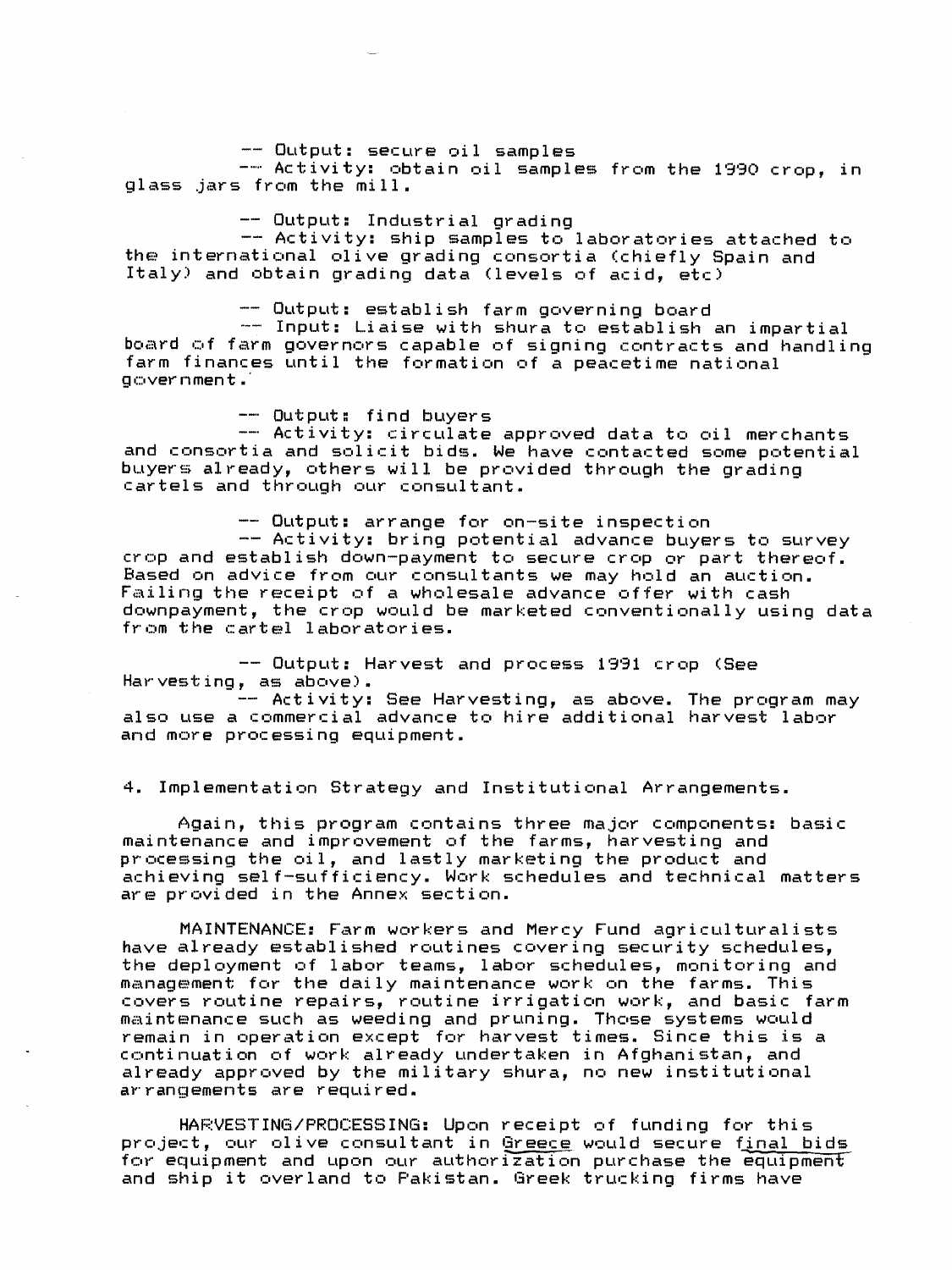necessary approvals for transhipment by road from Greece through Turkey and Iran. This program would request the assistance of the funding agency to obtain Pakistan government approval for importing both equipment from Greece, and olives from Afghanistan.

Meanwhile the project manager would acquire *a* suitable industrial site in Hyatabad with the necessary utilities, plus secure the vehicles necessary to transport olives from the farms as well as transport oil from the mills.

After purchasing the equipment, the consultant (a Farsispeaker) would go to the farms and begin training farm managers and labor-team leaders in modern harvesting techniques. These involve a high division of labor, with teams moving ladders and drop cloths from tree to tree, in advance of the teams that rake the olives onto the dropcloths. Clean-up teams follow, moving the olives to pick-up sites by tractor.

Farm managers, together with Mercy Fund farm staff, will temporarily employ 500 additional harvesters and see that they are trained in harvesting techniques as well as the full-time staff.

One month after purchase, the mills and presses will have arrived in Pakistan and be set up on our industrial site by engineers from the manufacturers. Together with the consultant they will train the milling/pressing crews in operating the equipment;.

The Mercy Fund's project manager will have secured trucks necessary to bring the picked fruit from the farms to Pakistan, and the tanker trucks necessary to carry the oil to its destination, whether it is to be distributed or stored.

MARKETING: Samples of oil will be sent to the international olive oil laboratories attached to the oil cartels in Spain and Italy for grading and evaluation. The "report card" from those organization is required to sell olive oil. Together with additional samples, plus 1990 harvest reports, these will be sent to potential buyers including those nominated by the grading cartels.

Because of the olive industry's unfamiliarity with these farms, purchasers will probably send *a* representative or designate to visit the sites and inspect the orchards before making an advance payment to secure their order. Assuming that they are satisfied with the condition of the fruit, the size of the orchards, and the pressing/milling equipment, they will make *<sup>a</sup>*deposit to secure their order. The deposits will used to offset additional harvesting costs and mechanical costs depending on the additional processing machinery required. Buyers will be unable to gauge the size of the harvest before August 1991, and therefore unable to make final orders and deposits before then.

Throughout the year, the Mercy Fund will work with the East Nangarhar shura to establish *a* governing board capable of handling the finances of the farms.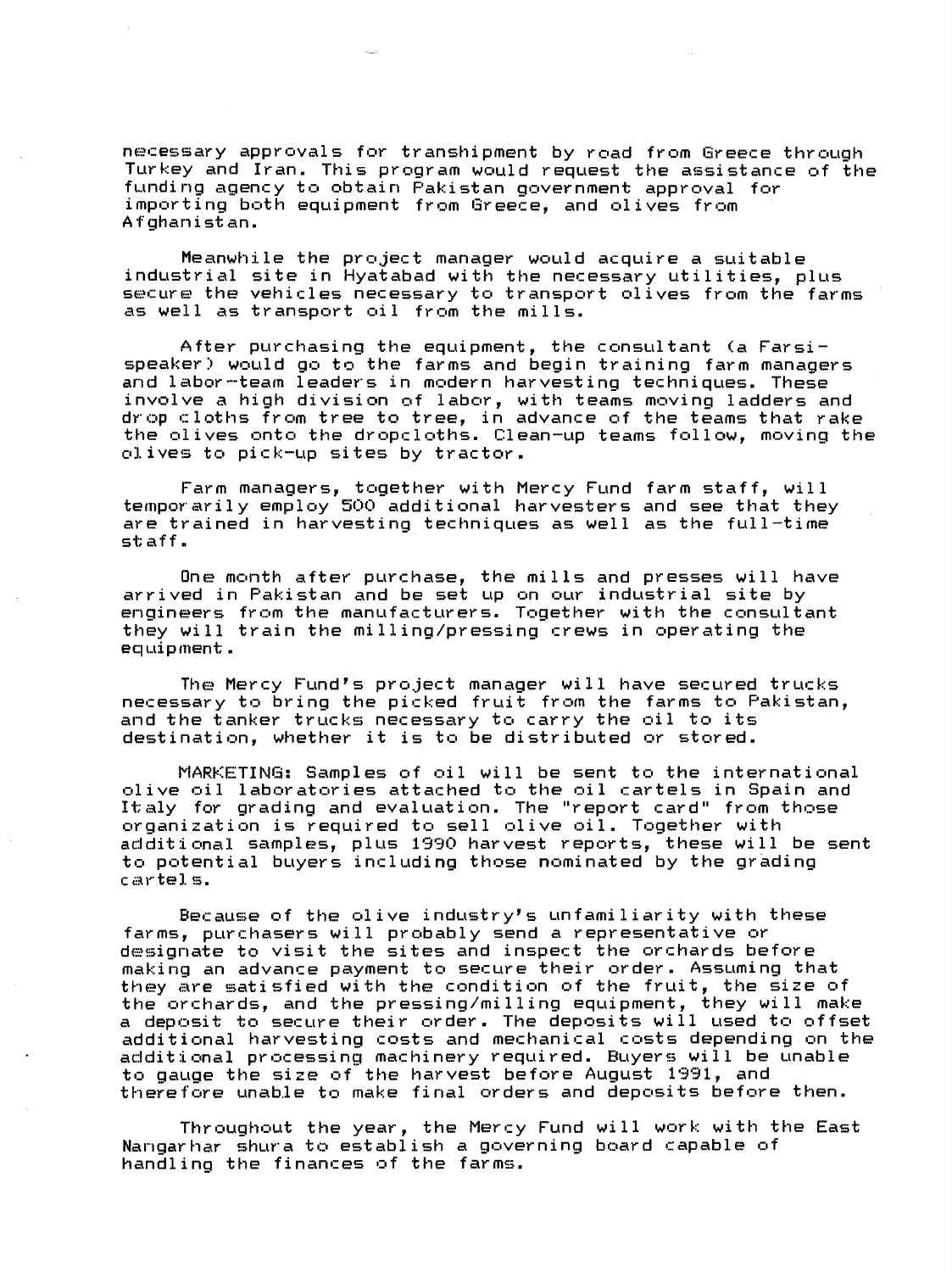One should not doubt the power of the shura, for it has governed the *area* well since its formation in April 1989. Yet neither should one underestimate such *a* task: through the end of 1989 the shura was almost exclusively engaged in the siege of Jalalabad, so it has only recently had the time to litigate civilian disputes such as water rights, and otherwise engage in elements of peacetime governance. However clear indications *are*  there from all parties that the shura is capable of and willing to establish a governing board capable of handling all commercial dealings regarding the farms.

DISTRIBUTING THE 1990 CROP: (this program is willing to discuss with the funding agency several options for using the 1990 crop, several options of which are in the annex section).

### 5. Risks and constraints

The chief risk to this program is bomb damage to the pressing and milling equipment. While the *area* has been free from land attack since March 1989, it has been intermittently bombed by Kabul government jets. On June 23, 1990, jet bombers attacked and burned more than 50MT of wheat being harvested, and struck no other targets in the *area:* thus we believe the attack on the farms was deliberate. Therefore we *are* reluctant to base expensive oil-processing equipment on the farms now, and prefer to base them in Pakistan until peacetime. The other risks from war-damage *are* minimal, since the largest targets would be *<sup>a</sup>* single truck or a small group of workers.

The next-largest risk to this program comes from the Pakistan government should they prove difficult in the importation of pressing machinery or in the importation of raw olives. The mills can handle approximately 50MT of olives per day, or five truckloads which would have to pass daily through Torkham carrying raw olives, and return daily carrying olive mash or return empty: again we would eagerly solicit the help of the funding agency in obtaining necessary waivers and permission.

While the logistical problems *are* another constraint uncommon in most cross-border development projects, our Afghan staff have considerable experience in this regard working with resistance party transport units.

Risks of *a* commercial nature, pertaining to the size and quality of the crop and the availability of buyers, *are*  diminished by the evidence of the consultants. Our consultant on this project informs us that Southern Europe is ending its second year of drought with olive harvests down ninety percent from their optimal level: there has never been *a* better time for such an olive farm to "go commercial" he tells us.

 $6.$  Inputs

Overview: this program is designed to be as cost-effective as possible, but within those confines to minimize mechanical equipment and maximize manpower. While full work-plans and other technical matters *are* detailed in the annex section, this gives *a*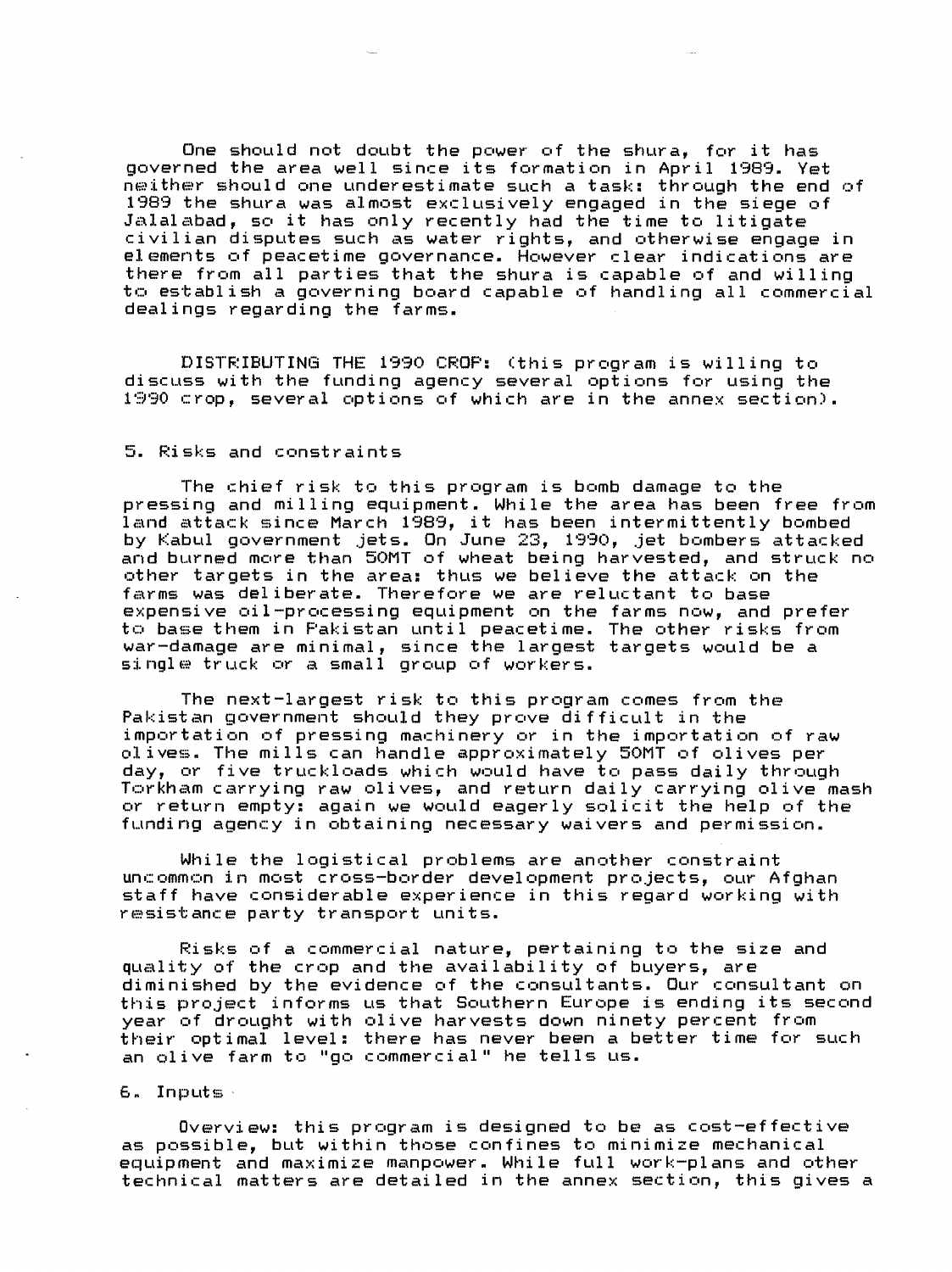cursory discussion of the major inputs.

a) Labor: 150 guards

To keep trees and irrigation gates from being vandalized, to secure water rights, to provide logistical support and loading/unloading work as needed.

b) Labor: 1000 full-time laborers

To perform routine irrigation, routine upkeep such as irrigation cleaning, standard maintenance such as weeding, pruning and cultivation. To work full-time as harvesters during the harvest season.

c) Labor: 500 part-time laborers

To work three month harvest periods Cor as much of the 1990 harvest as time and swift funding allows)

d) On-farm Vehicles: 5 tractors

To ferry raw olives from the picking sites to the road for shipment to the factory

e) On-farm vehicles: 2 pickups

To move equipment and managerial staff to the work areas as needed, to supervise harvesting and other labor, to assist security details in monitoring irrigation gates, to where necessary augment the tractors in ferrying harvested fruit.

f) Trucks: rental Bedfords

To move 50MT of olives *a* day to the factory over 3 months.

g) Trucks: rental Tankers

To move oil from the factory to storage or distribution areas during three months.

- h) Olive rakes: plastic rakes To rake the olives out of trees.
- i) Drop cloths: drop cloths To rake the olives onto.
- j) Ladders: ladders To reach the olives with rakes.
- k) 50kg bags: bags To hold the raw olives.
- 1) Mills/presses: 1 unit To mill and press 2MT of raw olives an hour.

m) Off-farm vehicles: 1 pickup for factory management and factory logistics.

7. Budget (see Annexes)

8. Annexes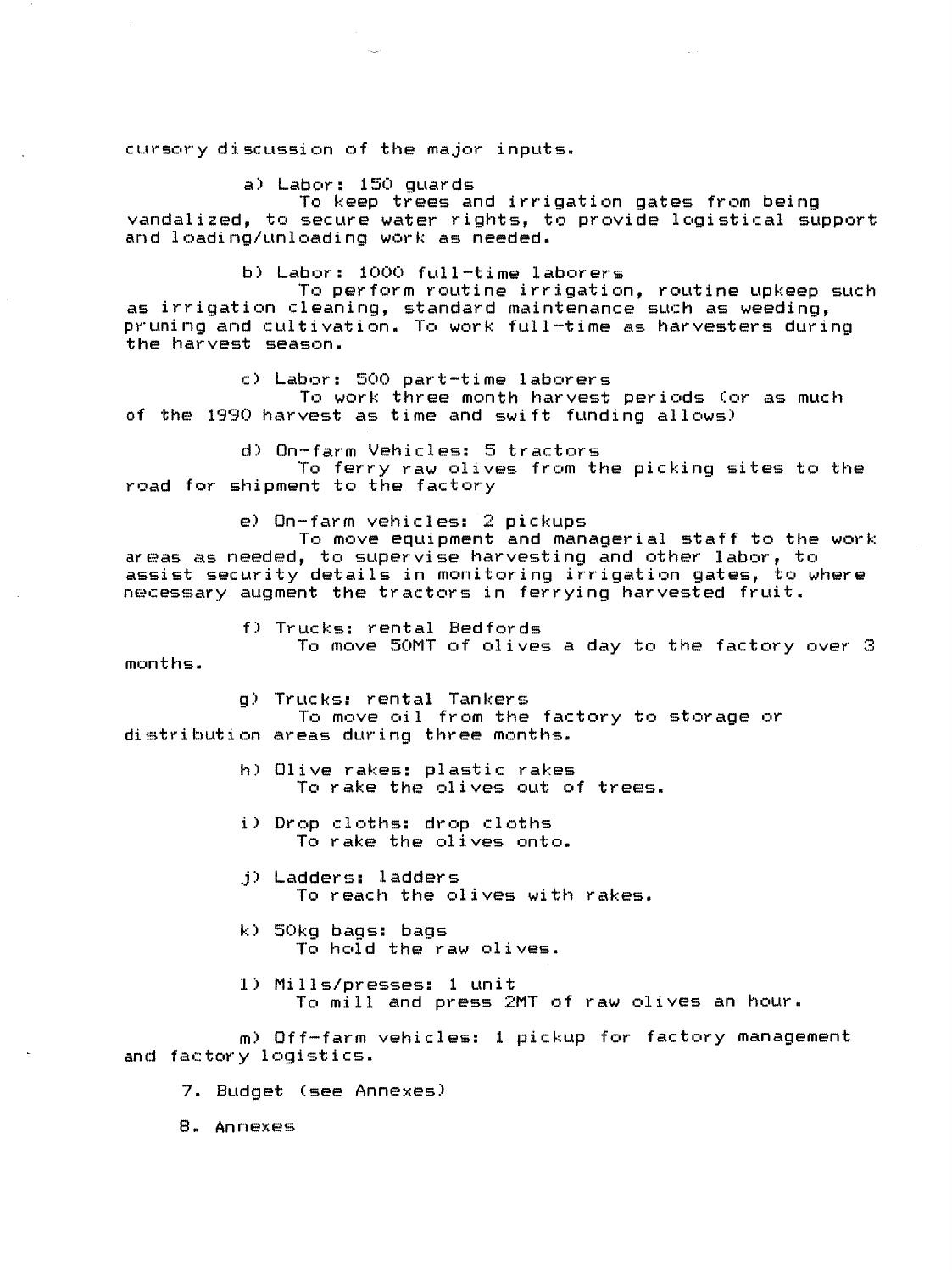C. AGENCY SUPPORT - INDIRECT COSTS 1) Agency Support 19.8<br>1) Agency Support 19.8<br>2) Indirect Pechawar Costs 5%

Sub-Total C.

**GRAND TOTAL** 

 $\frac{1}{\sqrt{2}}$ 

GRAND TOTAL CASH

| 5,206,403<br>914,678 |  | \$239,926<br>\$42,123 |
|----------------------|--|-----------------------|
| 6.120.481            |  | \$282,050             |
| 40.875.444           |  | \$1,883.661           |
| 32.415.444           |  | 1,493,799             |